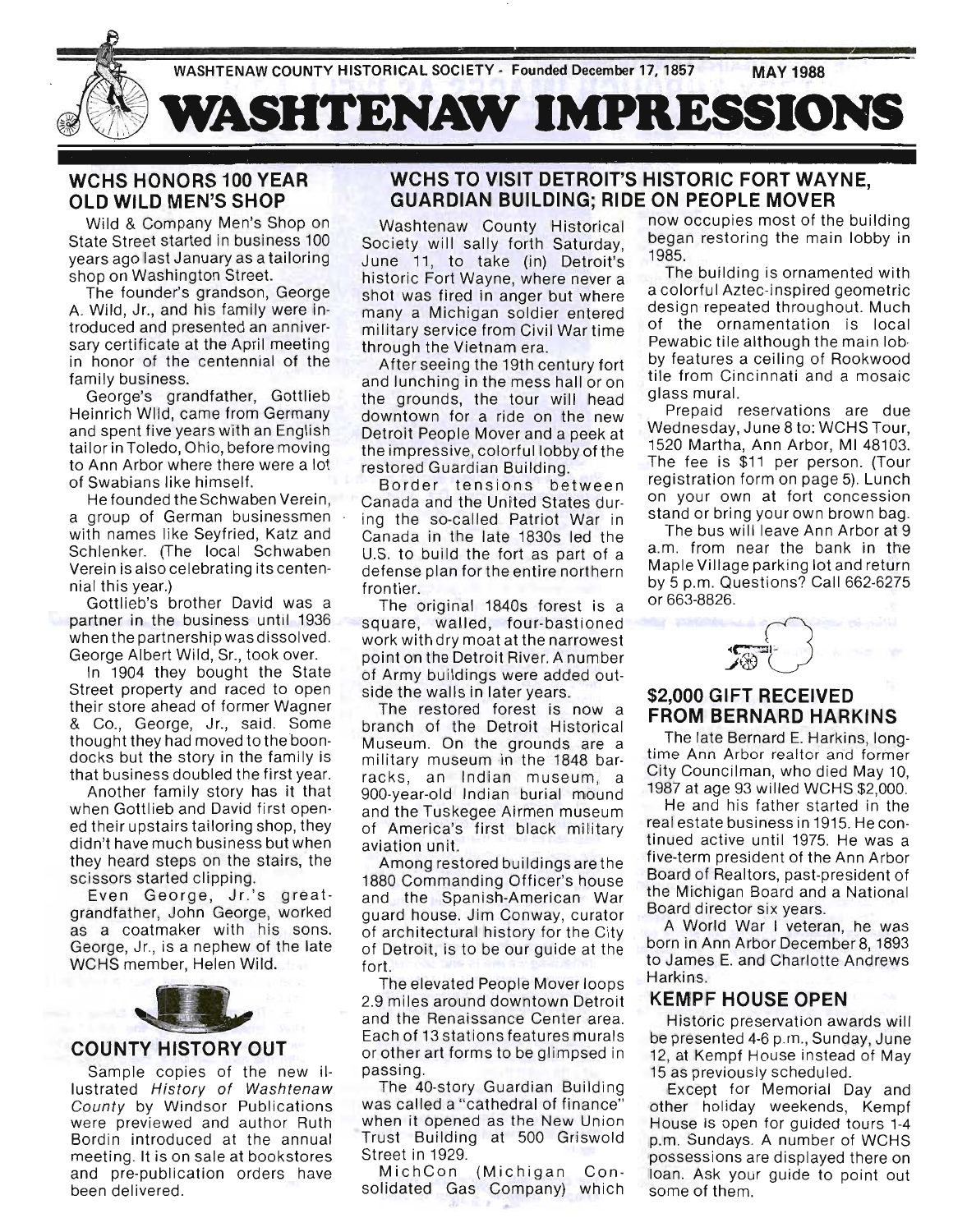# THE CASE AGAINST CAPTIONS **HISTORY THROUGH IMAGES AS WELL AS WORDS**

In the 20th century pictures in books have captions to explain them. Jonathan Marwil's A History of Ann Arbordoes not. Why not?

The author presented his case against captions at the WCHS April meeting.

"I think I'm right in saying that there has not been a work of serious history written in this country yet that trys to do what I've done in this book  $-$  that is to integrate images with words in such a way as they work together to tell the story.

"I'll take complaints about it afterwards because a few people have already indicated they weren't happy. I got a letter from one reader - a very kind and generous letter. This reader's only complaint was the book wasn't very 'thumbable.'

"It's a wonderful English word. I don't know if its in the dictionary but I sort of like it.

"This clearly is a very unfamiliar technique. In the 20th century, as adults, we read stories in words. Illustrations in books are essentially very secondary material.

"They are often grouped together at certain points in the book. You have to refer back to them. No matter how well done, they are not meant to tell you the story. They are meant to illustrate it. That, by definition, is a secondary function. It's different than making the point by using a picture.

"We are a word culture. We learn through words, not images. However, this has not always been the case.

"Before the 20th century there were cultures in which the picture was the essential way of learning. This is still true in pre-literate or illiterate cultures today where there is no written language.

"Nevertheless, people gather information and a sense of history. The use of images to tell a story is by no means unknown.

"If you were to go to Rome, Italy, today, you would find Trajan's column, done in the second century A.D. It is perhaps 90 or 100 feet tall.

"This column celebrates the Emperor Trajan's victories. Circling the entire col· umn from bottom to top is the actual story of those victories in bas·relief.

"When this column was erected, there was scaffolding beside it so that you could 'read' the story as you mounted the scaffolding.

"In 1066, there was the famous Nor· man conquest of England. A few years after this conquest, one of the most famous pieces of tapestry in the world was made - the Bayeux tapestry.<br>"It was 230 feet long, only 20 inches

wide, it tells the story of the Norman Con· quest of England from the point of view, of course, of the victors. It is a series of images with words running along top and bottom that describe the scenes, but



Oops. Don't look at the caption first. Look at the picture. Now you see it is the Ann Arbor Organ Works but did you notice what it says under that? Like businessmen today, D.F. Allmendinger was worried about out-of-town com-<br>petition. Michigan Historical Collections. UM Bentley Library, Print courtesy of Ann Arbor Cheener **petition.** Michigan Historical Collections. UM Bentley Library. Print courtesy of Ann Arbor Observer.<br>You read them together. showing how the city looked at

church you would learn many of the Chapter 4 there is a photograph of Biblical stories by looking at the stained downtown Ann Arbor on a summer day glass windows or the sculpture. (page 92).

"People were telling history through "You see the awnings on the stores to images long before they told history<br>through words.<br>shortly before World War L. The image

"There are still writers today who in· itself is a map of Ann Arbor in a way. tegrate images and words so that you involted the old Courthouse tower.<br>have to read them together. Children's a state tower could be seen from almost literature is filled with those kinds of anywhere in Ann Arbor. It was taken books. There are even adult books like down 30·odd years ago. It was a focal that  $-1$  brought one with me, The Giving point, a guide point."<br>Tree by Shel Silverstein. 3, 8.4 Two slides of

I've done though what I've done first in 1862 and the same corner seven specifically seems to be unique. years later (page 43).

"I decided on this strategy of in-<br>tegrating words and pictures as soon as buildings." The signs, "Leather Store". decided to write the book. It was part of "Boot and Shoe Store" and "Harness the deal that I could do it this way and Shop", suggest how central to the Don Hunt who commissioned the book economy of Ann Arbor was leather and was certainly interested in my doing it. the leather working industry be noted

"Why did I think it was a good idea? The second picture shows a "commer-The first reason is that a city, by its cial palace." (The latter was recently nature, lends itself to visual description, restored). to, in fact, visual analysis. A city is "By simply posing those two images something we live in and see constantly. right next to each other one can see the

us much about the character of that city. period. It is by looking at it that, in part, we know 5. "The old Courthouse being eaten

He then showed some images from thouse as its being built in 1954. Finally,<br>his book as slides and commented on with the new one built, the old was torn why he used them: **apart.** 

1. "A man by a rail fence looking at Ann "It seemed to me that by putting this Arbor from the west (page 53 in Marwil's photo in the book, you would get a much book) around 1876. This slide symbolizes more felt sense of what had oocurred by the import of what I have to say this after- seeing the picture, not just the words.

the book will notice that before each 1904

u read them together.<br>"If you were to go to any medieval beginning of that chapter except before beginning of that chapter, except before downtown Ann Arbor on a summer day

ough words.<br>"There are still writers today who in-<br>itself is a map of Ann Arbor in a way

That tower could be seen from almost

ee by Shel Silverstein.<br>"So there is a kind of tradition to what ener of Main and Washington Streets, the ner of Main and Washington Streets, the

buildings." The signs, "Leather Store", the leather working industry, he noted.

right next to each other one can see the "Images or pictures of it or its parts tell change that occurred over a very brief

it. alive (surrounded) by the new cour-<br>He then showed some images from thouse as its being built in 1954 Finally with the new one built, the old was torn

noon.<br>6. The old Ann Arbor High School a few<br>6. Those of you who have read or seen days after it burned on New Year's eve in days after it burned on New Year's eve in

chapter there is a map of Ann Arbor "This building probably was more im-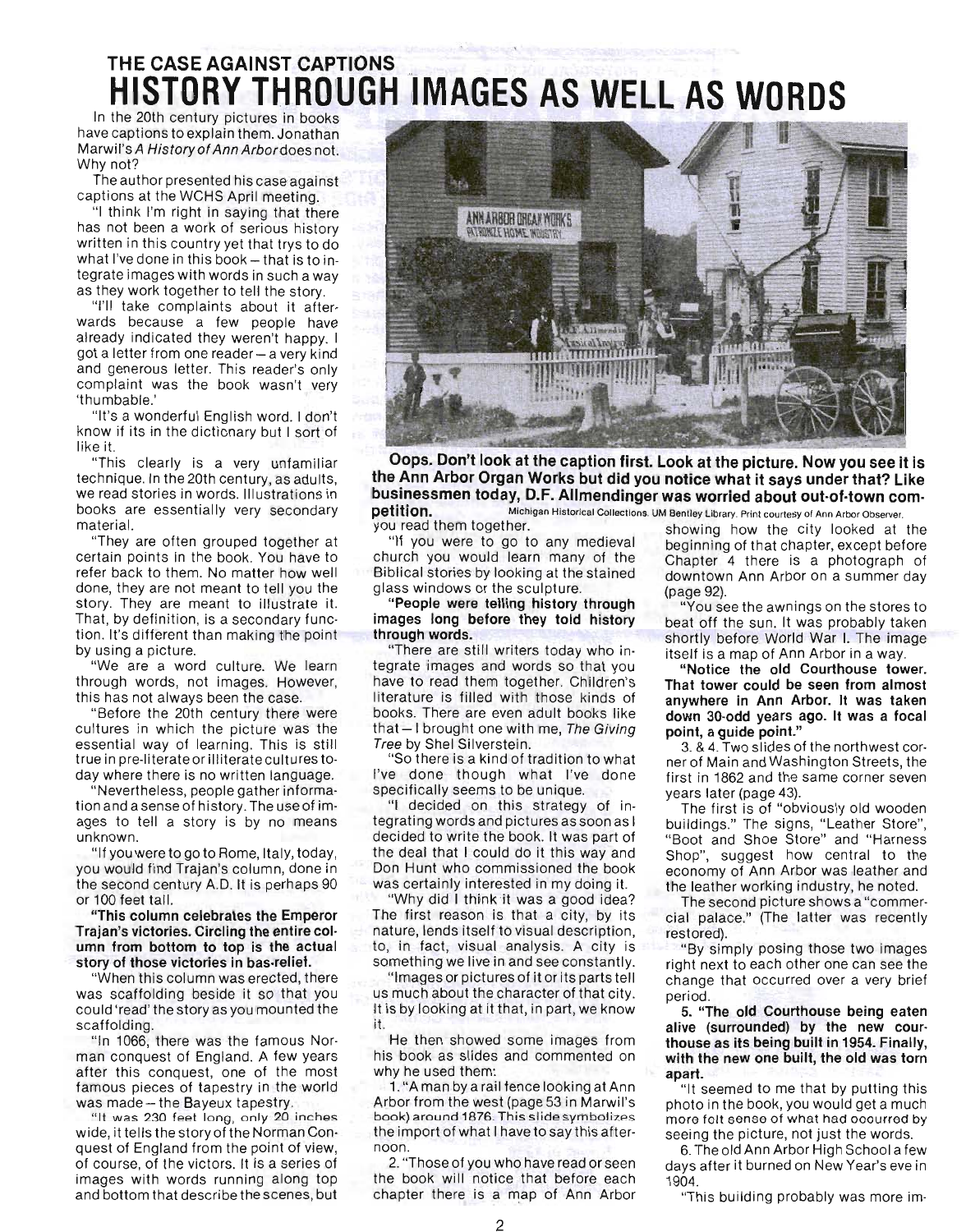portant to more people in Ann Arbor in its day than any other building with the possible exception of the Courthouse.

"The first and second day after the building burned, people gathered outside to look. It was like someone in the family had died."

"These images give import to the story. A second reason for using images is that a city, over time, generates thousands upon thousands of images of itself. Even millions if you go into family archives.

"These can be photographs, advertisements, cartoons. These images pinpoint or symbolize in some way something about the city.

7. A small advertisement from an 1833 Ann Arbor newspaper, headed "Brewery" (page 4). The bottom line says, "All kinds of the polloment and the says, respectively. of produce taken in payment."<br>"That advertisement is not just trying"

to sell beer. That tells you the most cen· tral fact about the Ann Arbor economy before the Civil War, particularly before 1840, that there wasn't enough money, people had to barter.

8. A map of southern Michigan and northern Ohio and Indiana with concentric circles around Ann Arbor of 50, 100, 150 miles from it (page 111).

"It accompanies the description that Ann Arbor in the 1920s, as it had before and has since, was trying to lure to itself more industry. This advertisement said that Ann Arbor is right in the middle of the automobile industry, therefore industrialists should want to come here.

"Not many manufacturers bought this argument. But this advertisement tells you something very important, that since the 1870s, when the University became the dominant institution, this town had been trying to lure industry and get a greater variety in the economy.

9. A 1942 Fox Tent & Awning Company advertisement (page 129), which says, in part, "Perhaps a tent will solve your housing problems."

"During the second World War, the housing crisis in this town was light years more serious than it is today. There was a dramatic lack of housing because of the war plants.

"In Ann Arb0r in 1942 people who had full time jobs were living in an automobile. This advertisement was speaking to that problem.

10.1957 cartoon making fun of Mayor William Brown (page 139).

"In the middle '50s began the explosion of research industry into this town. This has been going on for 30 years.

"Brown tried to argue that what drew these companies was Ann Arbor because it was such a nice town. This Michigan Daily cartoon says, 'Uh-uh. It momgan bany cartoon says, origin. It ras the "Here are a series of images that tend

to pinpoint certain important moments. While these could be told through records, there are images that provide clues or evidence or insight to situations that otherwise would remain unknown or unclear.

CALL.

 $-16 - 1$ 

11. 1851 clothing advertisement headed: "Opposition to Jews!" "That's a rather shocking image. Ann Arbor thinks of itself as a fairly liberal town. It is obviously anti-semitic comment. It not only informs you about anti-Semitism in Ann Arbor before the Civil War but it leads you to research what kind of Jewish community existed then.

"In fact a very important Jewish com· munity did exist here. Important in the sense that the biggest business in Ann Arbor before 1870 was owned by Jews. It was a tannery. It employed the most peo· pie, had the largest payroll, largest pro· duction figures etc.

"The Jews in Ann Arborwere perhaps no more than 100 or 200 people. But they were very successful and some were in the clothing trade. Here is a man, William O'Hara, who didn't like what·he was seeing, and he published this ad for several months in a row in a couple of Ann Arbor.  $p_0$ papers."<br>12. "Now you wouldn't think a face

could be very revealing but I thought that face was (page 47). He's a very well known figure not only in the history of Ann Arbor but also in the history of the University.

"His name is Silas Douglas. He was a mayor of Ann Arbor for two terms, a very dynamic mayor. He was also a professor at the University. In the latter part of the 19th century he was involved in the longest, most tortuous, most confusing and ultimately probably fairly meaningless legal suit that the University has ever been involved in.

"I chose to have his picture not because of his problems with the University, because I'm not telling the story of the University but because, as mayor, he was a very dynamic figure and he was the most temperance minded mayor Ann Arbor ever had.

"He was responsible for gearing up the police force and, in particular for the police force to investigate places selling alcohol outside license hours etc.

" Look at those eyes. Those are the eyes of a man, if not a fanatic, certainly quite obsessed with what he's going to do. Those are not the eyes of a mild-mannered figure.

13. 1884 clothing store advertisement (page 68) headed, "More Manufacturing Institutions Needed in Ann Arbor" and single-handedly offering a \$500 bonus to a manufacturer who will build a factory and employ 100 working men for a number of years.

"It says something, it seems to me about how deep was the desire to lure new business.

14. "A different stand on the same question is this photograph usually captioned "Allmendinger Organ Works,' (page 50) and it is indeed, but it's the writing below 'Ann Arbor Organ Works'

which is important. It says, 'Patronize Home Industry.'

"Ann Arbor unfortunately was in the middle of a lot of things - on one side was Chicago, on the other, Detroit. After the Civil War if you had any money, that was where you shopped - you went to Detroit or mail·ordered to Chicago. This sign is telling you something about a fear that business men have.

"Just translate this into 1988 Japanese and American cars and you will understand what these people were thinking about 100 years ago. This is why this picture is rather more revealing than it would seem to be.

15. "It wasn't my own patriotism that led me to include this picture of a Bethlehem Church Fourth of July picnic (with prominently displayed 48-star United States flag) probably World War I-time (page 98).

"Those who have read the book or are generally familiar with the history of the city known that during the first World War, especially after America entered the war in 1917, there was a lot of ill feeling directed towards the Germans living in this town.

"It seems to me that what the Germans at this picnic are doing is deliberately hanging out flags to tell the world we are Americans although I can't date the exact year."

16. A 1940 advertisement by William Metzger of Metzger's Restaurant (page 126) in the Washtenaw Post-Tribune in which he responds to rumors and accusations that he is pro-German.

"The war had already started in Europe and clearly he was anticipating that there would be a repeat performance of what had happened in 1917-18.

"The whole story is in the book. It got fairly ugly in Ann Arbor as it did in many places in this country where there was any significant German population."

17. An 1856 advertisement by a black man (page 27) says, "I am now prepared to do WHITEWASHING as is WHITEWASHING on the shortest notice."

"It's an odd advertisement - a black man in 1856 making fun of the University ('Being an experienced Professor and having both Theory and Practice enables me to give entire satisfaction to the most fastidious.')

"He's also making fun of the fact that there was a presidential election that year (The heading: 'Summer Campaign of 1856, Henry Clay in the Field.')

"It turned out I learned more about Henry Clay. He was involved in a famous murder case a few years later. Unfortunately, he was the victim.

"But I thought this advertisement was interesting regarding the presence, even, if you will, the state of mind of black people in Ann Arbor before the Civil War. I don't think that ad could have appeared in Kentucky or Georgia."

18. Interior view of Ann Arbor's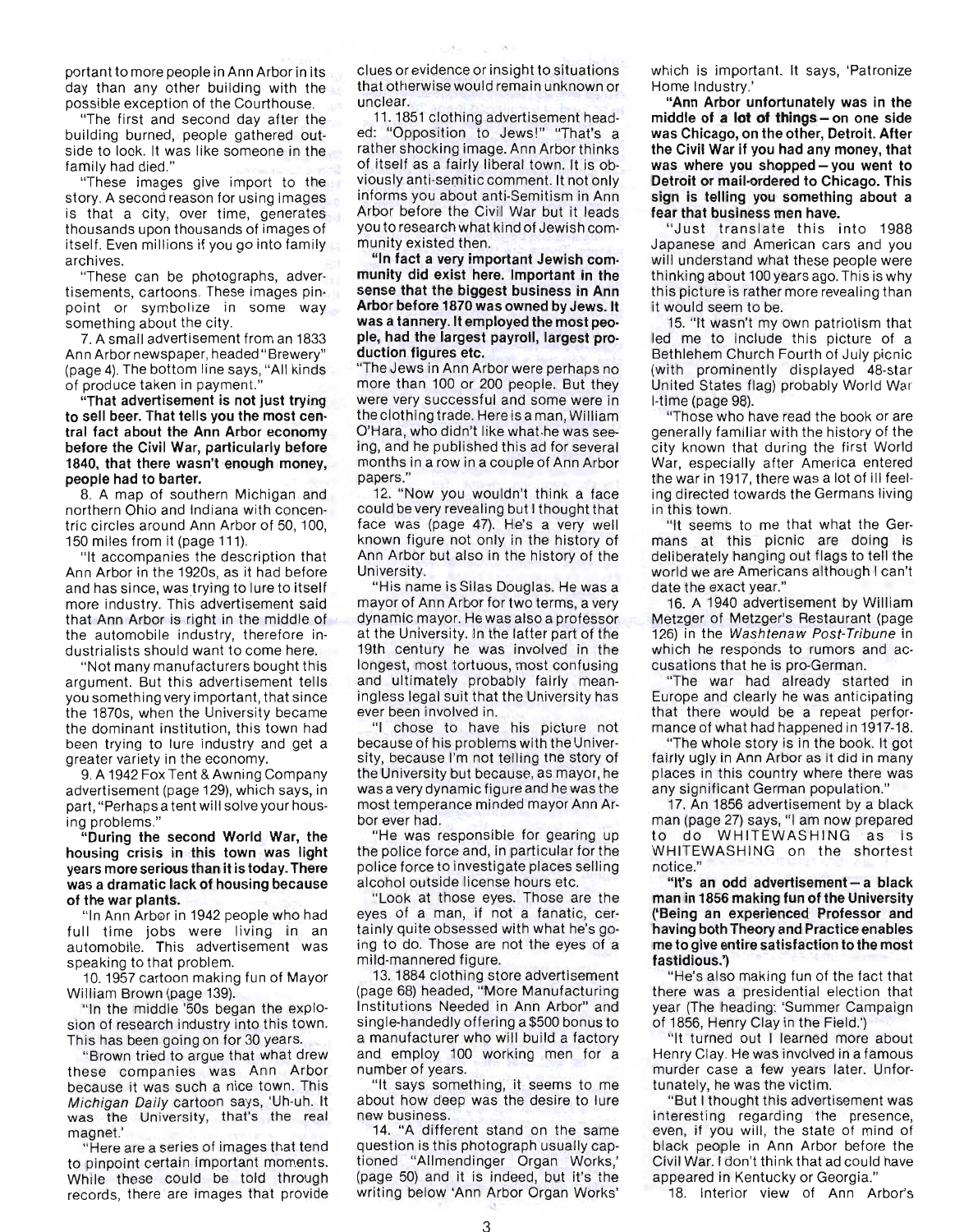Michigan Central Railroad depot, circa 1890s (page 72).

"The railway station became the key focal point of people coming in and leaving this town. For almost 100years it was the first Ann Arbor building that students knew."

19. Exterior of Michigan Central Depot (page 78). "This is the only picture in the book that has a caption. It is a postcard labeled, 'ATTHE GATES OF MECCA.' All those horses and buggies are lined up to take people, students primarily, where they had to go.

"Everybody came to the railroad sta· tion including presidential candidates. President Nixon campaigned from a train here. President Rossevelt's train stood on the siding for six hours back in the 1930s but he wouldn't talk to people in Ann Arbor. King Edward VII of England, while he was still Prince of Wales, came through Ann Arbor in a seal· ed train.

20. My·T-Fine Cafe, South Thayer Street, circa 1930.

"It had a couple of locations and owners in the 1920s and '30s. The woman in the picture is almost out of Grant Wood. This is before dormitories have really come into their own. Students liv· ed in the town in rooming houses and took their meals in places like the My-T-Fine Cafe.

"We look around today and we see one ice cream place after one pizzeria after one cookie place. Notice that they are 'extra' food places.

"At this time Ann Arbor was filled with restaurants, more than today, but you had to get a meal there. This evokes about a 75-year period when small restaurants like this really were the 'kit· chen' for most students.

21 . "Chapter 5, Research Center of the Midwest, 1945-1980," (page 134) begins with a series of map diagrams of Ann Arbor showing the city's growth in area from 1824 to 1960 "to give the reader a sense of just how large the city had grown."

"From 1870-1890 the city didn't grow at all in area although more people came."

22. Photograph of "Student Strike Parade" on State Street in 1968 "during the time of upheaval all over the country and in the city (page 155)."

"I chose images because they were in· teresting and they symbolized something. However, I ran into a very serious problem laying out the book. Because these pictures have no captions they had to go at a very exact place in the text.

I had to lead into the picture in my text so the reader would understand it. You just can't move it around.

"It forced me first of all to make certain decisions about size of pictures. Worse it forced me to discard some images I wanted to use because I couldn't fit them into the text where I wanted to use them, otherwise some other image would have to fall out.

23. "The 1850 census page didn't come out as well as I would like because it has to be kind of scrunched (page 20).

"You'll have to trust me. There is something almost magical about looking at a census page - they are handwritten, a human being talked to someone in that household as distinquished from a printed record in which you don't have a sense of human currency.

"It's like the beginning of a novel or a history. These are the characters. They are this age. They were born here. They do this (occupation).

24. Laying the cornerstone of the Michigan League, 1928 (page 112).

"The photograph is too small in the book. It's so striking when you see it full size. You get a feeling for not only the building going up but for the whole background and for the sense, as I tried to explain in the book, that the Universi· ty, especially the building of it over time, acted as a gigantic urban renewal pro· ject for Ann Arbor.

"Availability of images was a problem. There was an event for which I desperately wanted a photograph. I am convinced photographs were taken but I have not found one yet.

"In 1916 Ann Arbor suffered probably its most violent strike at the Hoover Plant. One man was killed, some others wounded. It was a very nasty strike.

"In 1916 lots of people had cameras. Taking photos was common. I'm sure someone has one in private possession.

"Then I ran into a picture I wanted to use very much but couldn't get permis· sion. It was a picture taken by Robert Frank, a professsional photographer among other things, who published a book 25 years ago called The Americans which is arguably one of the finest books of photographs ever done in this country. It was re-released a couple of years ago - that's how good it is.

"In it there is a photograph of Ann Arbor. I wrote to the gallery which represents Frank, I wrote to Frank and "no soap" unless we wanted to pay huge sums of money to publish it.

He showed a slide of the picture cap· tioned oniy "Ann Arbor, 1959" by Frank. Several slightly clad students are laying on blankets in front of parked cars in a park.

"It's a remarkable photo. Consider Ann Arbor as this green bucolic place. Consider also the overwhelming presence of the autos. He just walked around obviously and got this shot. You see these bodies, very vulnerable.

"The fact that they are making out I don't think is nearly as interesting as the sense you have of their vulnerability. There's something very menacing about those cars, yet behind them is this age· old Ann Arbor background of trees.

"It certainly brings together a sense of past, present and more importantly, almost an ominous sense of the future.

"I have been in contact recently with one of the curators at the University Art Museum to see how many photos Frank has of Ann Arbor and whether there are enough to mount an exhibition.

25. Instead of the Frank picture, I used this (page 146) which is a nice photo of two young people on a bridge over the Huron River. It's in the same era and it en· capsulates the idyllic aspect of Ann Ar· bar.

"When I decided to do the book, Don Hunt was for the idea that I would integrate these images without captions. He sold The Observer before I finished the book. The people who took it over weren't quite as happy, but I prevailed.

"These images are not naked. They are without captions only in a formal sense. As you read the book each image is led into by some statement suggesting what the image is, how it should be inter· preted, what its meaning might me.

"There are reasons nevertheless for why I did not formally caption them.

"Most important, perhaps, captions close pictures. They put blinders on them. They tell you what you ought to see and that's what you then see. In the Allmendinger organ company pictures most people will not read the sign which says 'Patronize home industry.'

"Captions can also misinform you with their brevity. Your eye immediately goes to the caption, not the picture. One reason for not using captions is to allow the image to tell its own story. You look at home photos more carefully because they don't have captions.

"That leads into the second reason. A photograph has a statement to make. Consider when you go to an art museum. Most of us look at the label. 'Ahhh.lt says 'Lady in Blue.' Then you stand back and look at the picture. Where is the lady in blue?

"We are conditioned that when we look at that caption, then we really do look at the picture. That's the etiquette of going to an art museum but not the eti· quette of looking at pictures in books. You look at the captions and then you stop looking.

Thirdly, I wanted those images to become what I would call part of the rhetoric of storytelling. After all when you read a book you allow writers to write the way they want to in different styles. Why not imagine that images have that same sort of rhetorical capacity? Why not allow images to become part of the writer's palette?

"Now, mind you, I don't think this technique of using images without cap· tions can be used for most historical subjects. It can only be used for those subjects which naturally generate all kinds of images. But why not, with those subjects take advantage of the extraordinary materials and potentiality available to you?"

26. Photograph taken on top of first parking structure in 1949 at Washington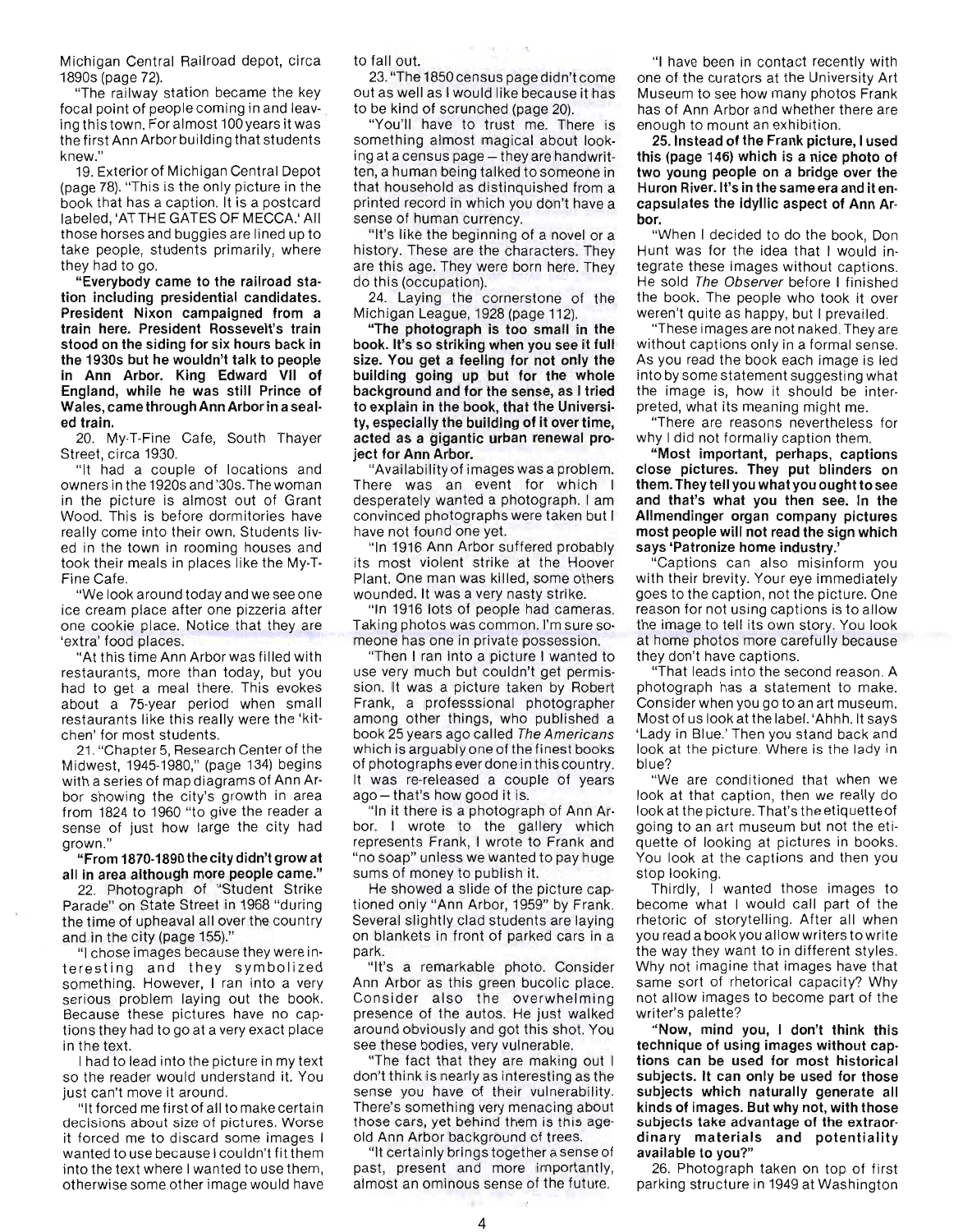and First Streets (page 137).

"Now they open parking structures in Ann Arbor all the time, much to our dismay at times, but when was the last time they had a brass band? I think that tells you a great deal about Ann Arbor in 1949 that they got out a brass band, cheerleaders, a dance, the mayor and photographers. That was an event.

"I'm not sure its an important thing to have lost, but we've lost that sense of the significance of that kind of event in the city."

27. Photograph of girl watching police watching rioters during 1969 demonstrations on South University.

"It's one of the most complex photographs in the book, and one of my favorites because of it. It is a picture of the riots which doesn't involve any violence."

28. Ann Arbor from the west, 1987, the last image in the book, (page 169).

"For those of you who have read the book, you will notice that at the end of each chapter, with one exception, there is an image of Ann Arbor, all from the west. Those are intentionally done.

"Those images have to do with one running theme of the book, that Ann Arbor as an idea is perhaps more instrumental in minds of people than Ann Arbor, the fact. Ann Arbor, the idea, is often caught in these images from afar.

#### **COBBLESTONE DATES SET**

Cobblestone Farm, 2781 Packard Road, plans an arts and crafts fair noon-5 p.m. June 4-5, an Independence Day celebration Monday, July4, and a return engagement of the Rosier Players tent show Tuesday-Saturday, July 26-30, with shows nightly at 7:30 p.m.

July 4 activities will include a reading of the Declaration of Independence, ice cream social, story telling and period dancing demonstration.

#### **OLD HOUSE CLINICS SET**

The Ann Arbor Area Preservation Alliance old house clinics coming up are "Porches and Exterior Trim, June 12; "Furniture Restoration," July 10; "Stonemasonry," August 14; and "Roofing," September 11.

All are at 2 p.m. Sundays at Leslie Science Center, 1831 Traver Road. Attendance limited, cost \$3. Questions? Call 665-2112.

Pat Owen, housewright and restoration artisan, will be June speaker. Widd Schmidt, who grew up in a Grand Rapids family of five generations of furniture makers is July speaker. David Menefee of Menefee Stonemasonry will talk in August and Joe Hayes, Ann Arbor builder for 26 years, in September.

# **HAIR PICTURE 'GROSS' BUT SHE LIKES IT**

WCHS's adult "What Is It? traveling exhibit was displayed at Gabriel Richard High School and Chairwoman Karen O'Neal presented the children's exhibit at King School in March.

One of a sheaf of thank you letters from King School pupils, dated March 23, 1988, follows:

"Dear Mrs. O'Niell,

I really enjoyed the presentation you gave Tuesday it was great! That hair picture was gross but I liked it anyway I really liked those old'n day shoes. You friend, Rebecca."

# **'WHAT IS IT' GAME AVAILABLE TO SCHOOLS**

WCHS offers a traveling exhibit of small artifacts set up as a humorous "What is it" game for children to schools and another for adults.

They are available for classes and meetings, subject to time and volunteer availability. For information call Karen O'Neal, chairwoman, 665-2242.

### **NEW MEMBERS**

Mary T. Beckerman Roger & Joan Ellsworth Ruth Floyd Mr. & Mrs. Dale Fosdick Enid M. Gosling Mrs. Leonard Himler D.E. Limpert, Manchester Alphonsus C. & Ann Murphy, East Lansing L. Norris & Helen Post Hilda Schultheiss Margaret Sias, Chelsea Herbert Taggart, Sr. Carl T. & Marcia J. Ticknor

### **'GENEALOGY WORLD' SEMINAR TOPIC**

An editor of Genea/ogy Magazine Digest of Salt Lake City, Utah, Ronald A. Bremer, will speak on "The World of Genealogy" at 7 p.m. Friday, May 20, in Lecture Hall II, Liberal Arts and Sciences Building, Washtenaw Community College. The free seminar for both beginner and advanced researchers is sponsored by Genealogy Society of Washtenaw County.

The GSWC annual meeting is 1:30 p.m. Sunday, May 22, followed by a talk on "Letter Writing And How To Get What You Want" by Lucille Couzynse of the Michigan Genealogical Council. Class, 3:30 p.m., "Organizing Information to Share With Others."

Annual potluck picnic 1:30 p.m. Sunday, June 26, at home of Martha Carr, 5632 Pineview Drive, Ypsilanti, with round-robin "Summer School for Genealogists."

#### **HILL AUDITORIUM NOT ON SITE OF LOG HOUSE**

According to WCHS member Wystan Stevens, Judge William Asa Fletcher's large log house stood about two blocks east of Hill Auditorium about where the new dental school library and "tooth fairy" sculpture is on the front lawn of North Hall.

Quoting Kent Sagendorph's Michigan, The Story of the University in the March issue, the editor said it was on the Hill Auditorium site. Stevens calls the book "wonderfully entertaining but not notably reliable." Stevens says Fletcher Street runs along the Judge's former property.

#### **DETROIT FORT WAYNE TOUR Saturday June 11, 1988**

Please make reservations for \_\_\_\_\_\_\_ persons at \$11 each.

5

Total enclosed: \$\_\_\_\_\_\_\_\_. Reservations due Wednesday, June 8. Send check or money order to: WCHS, c/o Mrs. Esther Warzynski, 1520 Martha, **Ann** Arbor, M148103. (Lunch on your own at concession stand or bring brown bag.

| Name                |  |
|---------------------|--|
| Address             |  |
| City/State/Zip Code |  |

Please list name/names as you wish them to appear on name tags: